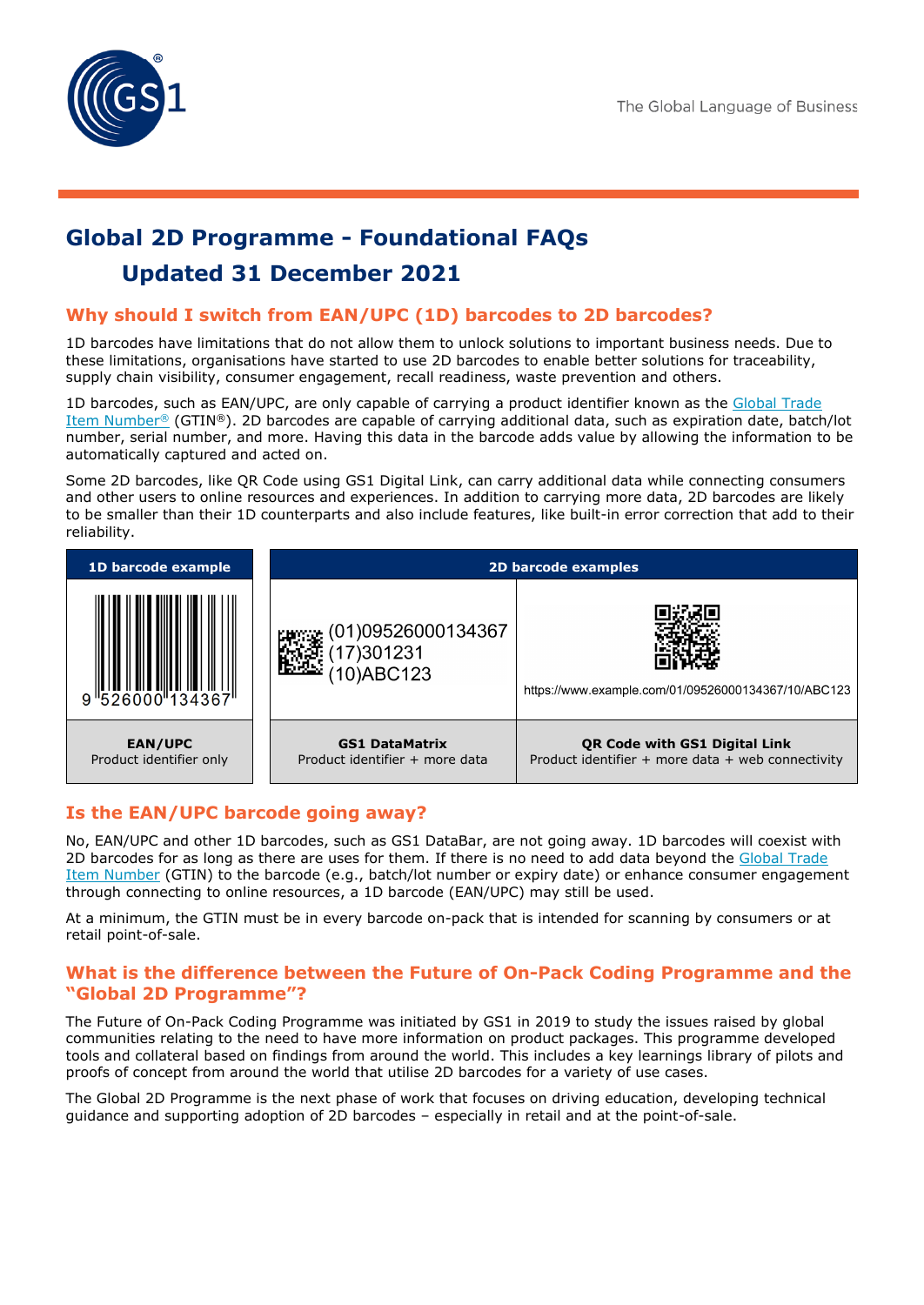## <span id="page-1-0"></span>**Do I have to keep 2 barcodes on my product for a transition period? If so, how long?**

When using a 2D barcode, a 1D barcode, like the EAN/UPC, is still needed on-pack for a transition period. This is because not all systems are currently capable of scanning and processing 2D barcodes. This is partly because 2D barcodes cannot be scanned by linear scanners that have been used for 1D barcodes – optical scanning technology is needed. Fortunately, optical scanners are becoming more common in retail, but a substantial percentage of linear scanners are still in use. For the systems that already have optical scanners, additional updates may be needed to process and use the data the barcodes hold.

POS systems must be updated to scan 2D barcodes and process, at minimum, the GTIN. Until these updates have been made across all retailers, a dual-marking transition period with a 2D barcode and the existing EAN/UPC barcode is required. This will ensure that advanced use cases can be implemented by retailers who have upgraded their hardware and software while the existing price lookup function will still work for retailers who have not.

Industry has set the ambitious goal of retail POS scanners globally being capable of scanning and processing 2D barcodes by the end of 2027. For those determining which barcode to use on products, they would be able to continue to use a 1D barcode or select from standardised 2D barcode options.



# **What does the 2D ambition date of 2027 include?**

The industry-defined goal is to enable the use of 2D barcodes, in addition to existing 1D barcodes, at retail point-of-sales across the globe by the end of 2027.

Different regions of the world will move at different paces towards the ambitions goal of transitioning from 1D to 2D barcodes. The Global 2D Programme is working with global communities to coordinate these activities and provide updates on the progress being made.

# **What is the difference between the 2D barcode options (Data Matrix, GS1 DataMatrix, QR Code)?**

GS1 DataMatrix, Data Matrix, and QR Code are types of 2D barcodes that are all approved for use within GS1 system for specific applications. At this time, they **are not** approved for open supply chain use at retail pointof-sale (POS). If using one of these barcodes on a retail POS product, a 1D barcode will be needed until the transition period is complete. See the [transition FAQ](#page-1-0) above for more detail.

All three barcode types are capable of encoding GS1 Application Identifiers (AI) like GTIN, batch/lot number, and expiration number. How those AIs are encoded into the barcode change how they can be used. GS1 DataMatrix uses a syntax, or data format, called GS1 element string. QR Code and Data Matrix use the GS1 Digital Link URI syntax. Note the differences in the human readable text by the barcodes below that show how the data is encoded.



• **GS1 DataMatrix** use GS1 element string syntax that is seen in other GS1 barcodes, like GS1-128. This data format is heavily used throughout the supply chain to support getting important data where it is needed in healthcare, with fresh foods, on logistic units and a variety of other places. It does not offer the easier web compatibility of QR Code and Data Matrix to enhance consumer engagement.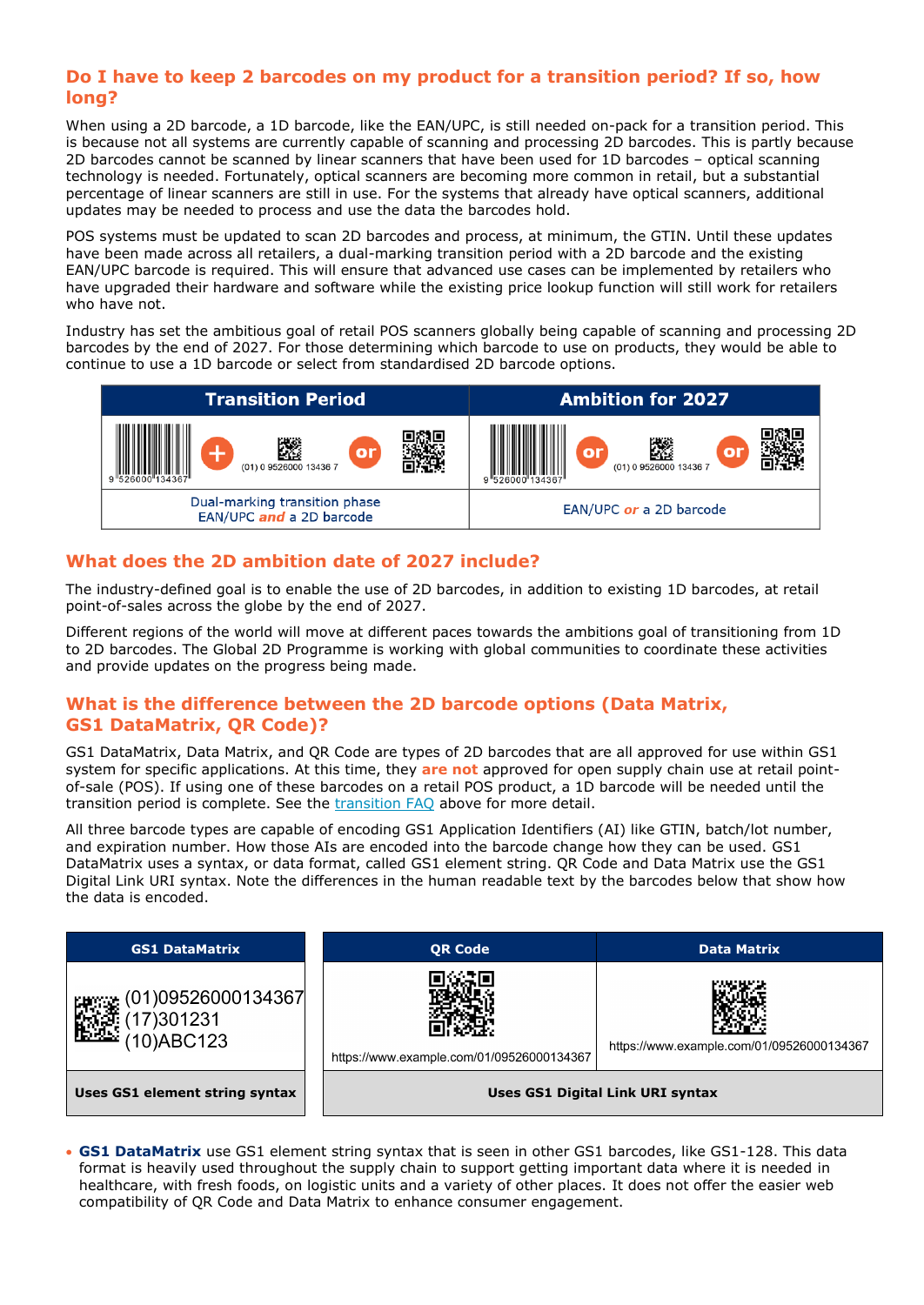- **QR Code and Data Matrix** use of GS1 Digital Link URI syntax puts GS1 data into a web compatible format that allows the information to be used for traditional supply chain applications, like price lookup, while also connecting to online resources. Note that the human readable text below the barcode images matches the website address format that is used every day. This allows GS1 Digital Link in QR Code and Data Matrix to combine GS1 identifiers with the benefits of the web.
	- **QR Code** is the current preference for consumer engagement because the default camera application on a mobile device is able to automatically scan the QR Code and connect the user to the website or other resource.
	- Data Matrix can also be used to connect users to the web, but not all mobile device cameras can automatically process the barcode type at this time. One benefit cited on Data Matrix over QR Code is that Data Matrix tends to be the smaller of the two.

## <span id="page-2-0"></span>**Which 2D barcode should I use?**

Organisations looking to implement 2D need to select a data carrier and syntax based on their business needs and stakeholder capabilities. GS1 recommends actively engaging with partners to ensure the path forward is collaborative and the solutions are capable and compliant.

#### **Capable**

- Is the data carrier capable of encoding a GS1 data syntax/format?
- Can the data carrier be created and/or applied at the speed and quality required for the use case?
- Are those intended to interact with the barcode able to process it?

#### **Compliant**

- Does the barcode meet regulatory requirements?
- Is the barcode approved for standardised use for your application?

#### **Collaborative**

- Have the data, data carrier, packaging, scanning hardware/software and receiving systems capability to store/use data all been considered?
- Have all internal and external stakeholders been brought together to agree on and enable the transition to the future solution? Stakeholders can include local GS1 Member Organisations, industry/trading partners, and solution providers. These stakeholders may include those involved with label design, printing, scanning, data storage, processing, etc.

# **What is GS1 Digital Link?**

The GS1 Digital Link standard extends the power and flexibility of GS1 identifiers by defining how to encode the GS1 system of standards into web addresses (URIs/URLs), thus making them natively connected to the web. That means that GS1 identifiers, such as the GTIN, are now a gateway to consumer-facing information that strengthens brand loyalty, improved supply chain traceability information, business partner APIs, patient safety information and more. The opportunities are limitless!

Where a URL typically points to a single, specific website, the GS1 Digital Link URI syntax enables connections to all types of business-to-business and business-to-consumer information. If you are adding a QR Code to a product, using the GS1 Digital Link standard in barcodes means it will provide a URL for people to scan and also carry GS1 identifiers – the same identifiers relied upon throughout industry. More information is available at the [GS1 Digital Link Landing Page.](http://www.gs1.org/standards/gs1-digital-link)

## **What additional data will be available at retail point-of-sale?**

The data that is encoded in barcodes and used at point-of-sale will vary based on what use cases are being enabled. At minimum, retail point-of-sale (POS) must be able to process the GTIN from a barcode.

Following is a sample list of applications and the additional data that is commonly used to support industry's retail POS use cases.

|          | <b>Retail POS use case categories</b>                                                                              | <b>Possible supporting data</b>                              |  |
|----------|--------------------------------------------------------------------------------------------------------------------|--------------------------------------------------------------|--|
| $\Omega$ | <b>Traceability</b> – product authentication, ingredient sourcing info,<br>supply chain visibility, consumer trust | GTIN + batch/lot number, serial<br>number, country of origin |  |
| 2        | <b>Sustainability - recycling info, enables circular economy,</b><br>waste prevention, farm-to-fork                | GTIN + expiration or best before date                        |  |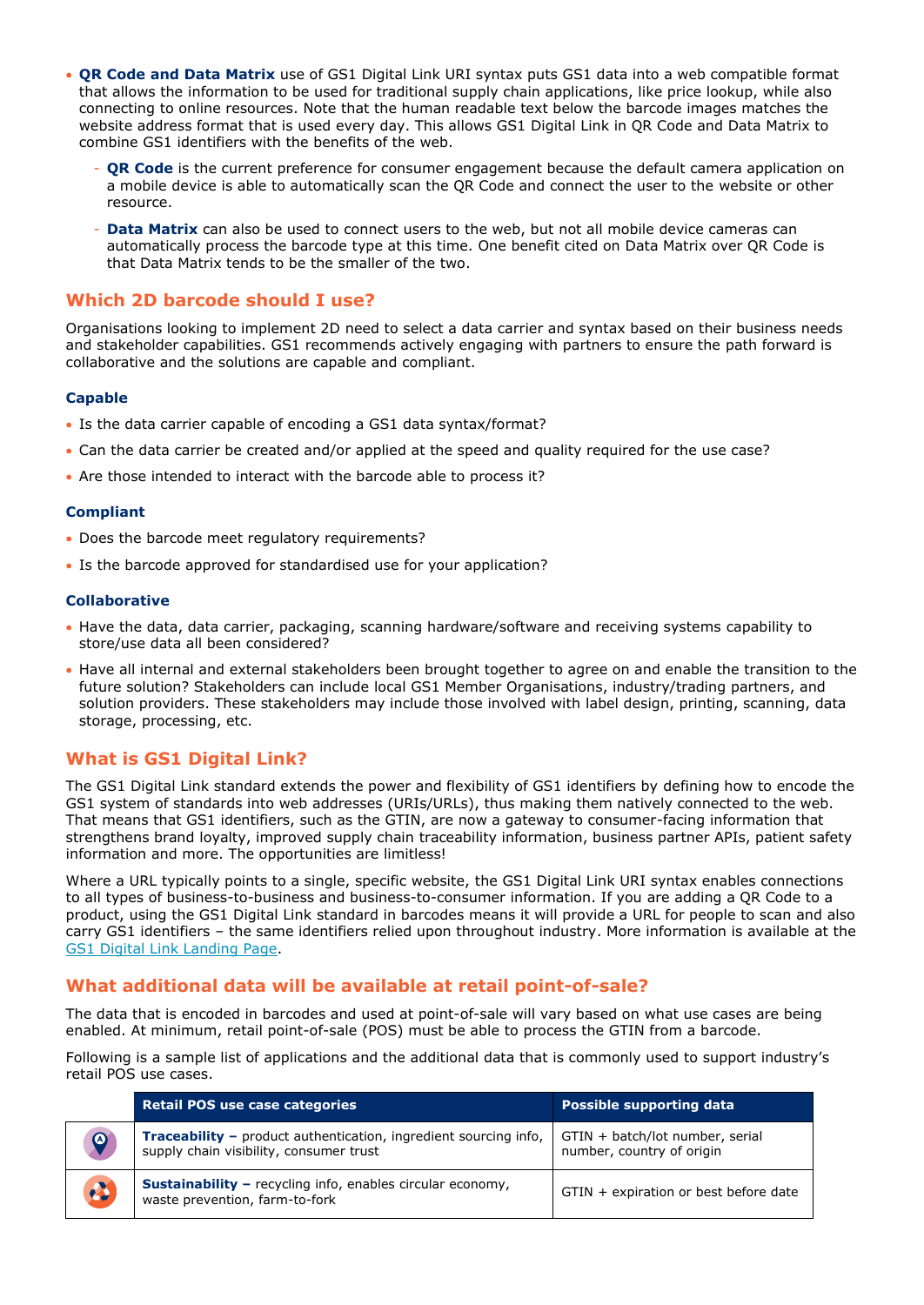|                                                                                                                                                                                                                                | <b>Retail POS use case categories</b>                                                                                                | Possible supporting data                                                    |
|--------------------------------------------------------------------------------------------------------------------------------------------------------------------------------------------------------------------------------|--------------------------------------------------------------------------------------------------------------------------------------|-----------------------------------------------------------------------------|
| 目                                                                                                                                                                                                                              | <b>Inventory management - maintain FIFO, inventory accuracy,</b><br>availability and location insight, avoid waste, ensure freshness | GTIN + batch/lot number, serial<br>number                                   |
| 窗                                                                                                                                                                                                                              | <b>Variable measure -</b> account for differences in count, weight,<br>or dimension changes, encode price                            | GTIN + count of Items, net weight,<br>price, expiration or best before date |
| Ø                                                                                                                                                                                                                              | Safety - brand integrity, prevent sale of expired or recalled<br>product, fight counterfeiting                                       | GTIN + batch/lot number, expiration<br>or best before date, serial number   |
| re de la partie de la partie de la partie de la partie de la partie de la partie de la partie de la partie de la partie de la partie de la partie de la partie de la partie de la partie de la partie de la partie de la parti | <b>Consumer engagement - access to brand authorised info,</b><br>promotions, recipes, opportunities to engage with the brand         | GTIN + use of GS1 Digital Link URI                                          |

## **How will having multiple barcodes on the package and 2D codes with more data impact scanning at the checkout?**

Early results from pilots and implementations of 2D barcodes at POS have shown that scanning of 2D barcodes is just as straightforward, efficient, and fast as scanning EAN/UPC barcodes. Through the Global 2D Programme, extensive testing is being conducted to provide insight into 2D performance. These tests will answer prioritised questions from global communities, such as:

- How quickly can different barcodes be scanned with accuracy?
- How does encoded data (amount, type) impact scan speed and accuracy?
- If there are multiple barcodes on-pack (such as an EAN/UPC and a QR Code), how well do scanning systems find the information?
- How should barcodes be placed in relation to each other for optimised scan results?
- How does the number of barcode types being looked for by a scanning system impact relative scanning performance?

## **How much space will be required on the package for a 2D barcode?**

The amount of space required for a 2D barcode depends on what type of barcode is used, how much data is encoded, and if any modifications must be made based on the packaging material or shape.

The [GS1 General Specifications](https://www.gs1.org/standards/barcodes-epcrfid-id-keys/gs1-general-specifications) contains the minimum and maximum sizes allowed for 2D barcodes used on products scanned at retail point-of-sale in section 5.12.3.1. The below table shows barcodes at their minimum and maximum sizes based on the standards defined in the GS1 General Specifications.

| Barcode<br><b>Type</b>   | Encoded<br>Data                                | Minimum Size                                      | Maximum Size                                   |
|--------------------------|------------------------------------------------|---------------------------------------------------|------------------------------------------------|
| GS1<br>DataMatrix        | <b>GTIN</b>                                    | 蹨<br>(01)09526000134367                           | (01)09526000134367                             |
| GS1<br><b>DataMatrix</b> | GTIN, sell-<br>by date,<br>batch/lot<br>number | (01)09526000134367<br>(16)301231<br>$(10)$ ABC123 | (01)09526000134367<br>(16)301231<br>(10)ABC123 |
| QR Code                  | <b>GTIN</b>                                    | https://www.example.com/01/09526000134367         | https://www.example.com/01/09526000134367      |